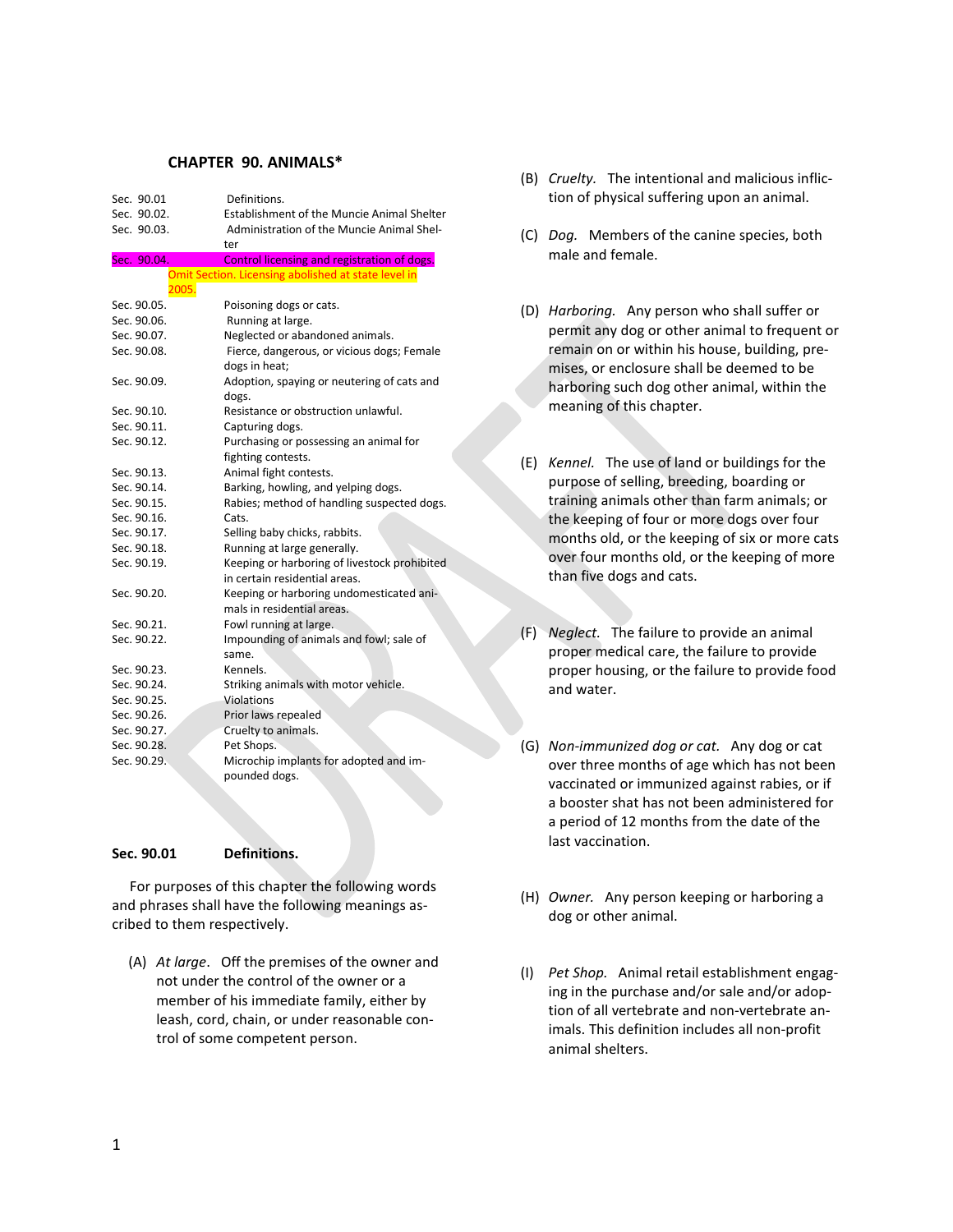- (J) *Rabies vaccination.* The injection by a licensed veterinarian of a dog or cat with a rabies vaccine licensed by the U.S.D.A. and approved by the Indiana State Board of Health.
- (K) *Severe injury.* Any physical injury that results in broken bones or disfiguring lacerations requiring multiple sutures or cosmetic surgery.
- (L) *Undomesticated animals.* Animals that usually live in the wild, such as, but not limited to bears, lions, snakes, cougars, or coyotes.
- (M) *Vicious dog.* A vicious, fierce, or dangerous dog means any dog which has:
	- (1) Attacked a person without having been provoked by that person;
	- (2) Attacked, at some place other than its owner's property, another animal; or
	- (3) Chased or approached a person at some place other than its owner's property, in a menacing fashion or with an apparent attitude of attack.

## **Sec. 90.02. Establishment of the Muncie animal Shelter.**

There is hereby established The Muncie Animal Shelter which shall be responsible for the impounding of dogs, cats or other animals found to running at large and impounding fierce and dangerous dogs in the City of Muncie. The Muncie Animal Shelter shall encourage an adoption program for stray dogs and cats and spay or neuter program aimed at reducing the stray dog and cat population of the City.

## **Sec. 90.03. Administration of the Muncie Animal Shelter**

The mayor of the City of Muncie shall appoint a director of the Muncie animal shelter who shall be responsible for the day to day conduct of the business of the Muncie animal shelter. The director shall serve at the pleasure of the mayor of the city.

## **Sec. 90.04 Control licensing and registration of Dogs.**

(A) *License and registration required; exceptions.* All dogs kept, harbored or maintained by their owner in the city

shall be licensed according to laws of the State of Indiana.

> (1) *Nonresidents.* The provisions of this section shall not apply to dogs whose owners are nonresidents temporarily, within the city for a period of ten days or less, to dogs brought into the city for the purpose of participating in any dog show, nor to dogs properly trained to assist persons, when such dogs are actually used by those persons for the purpose of aiding them in their daily living.

(B) *Tag and collar; exhibition; removal unlawful.* Every person who owns, keeps, harbors or maintains a dog shall provide each such animal with a collar to which the township (city) licensing tag and the rabies vaccination tag shall be affixed and is responsible to see that the collar and tags are constantly worn. Dog tags are not transferable from on dog to another.

> (1) No person shall remove either the collar or the tag from any dog or any similar animal except on consent or order of the owner or person to whom the license has been issued. No person shall refuse upon request to exhibit his license to any officer of the police department of the city, director of the animal shelter, employee of the animal shelter, or to any other person having legal authority to inquire into the matter.

**Section 90.04 should be completely omitted in its entirety. State license was abolished in 2005. City of Muncie and Delaware County have no license.**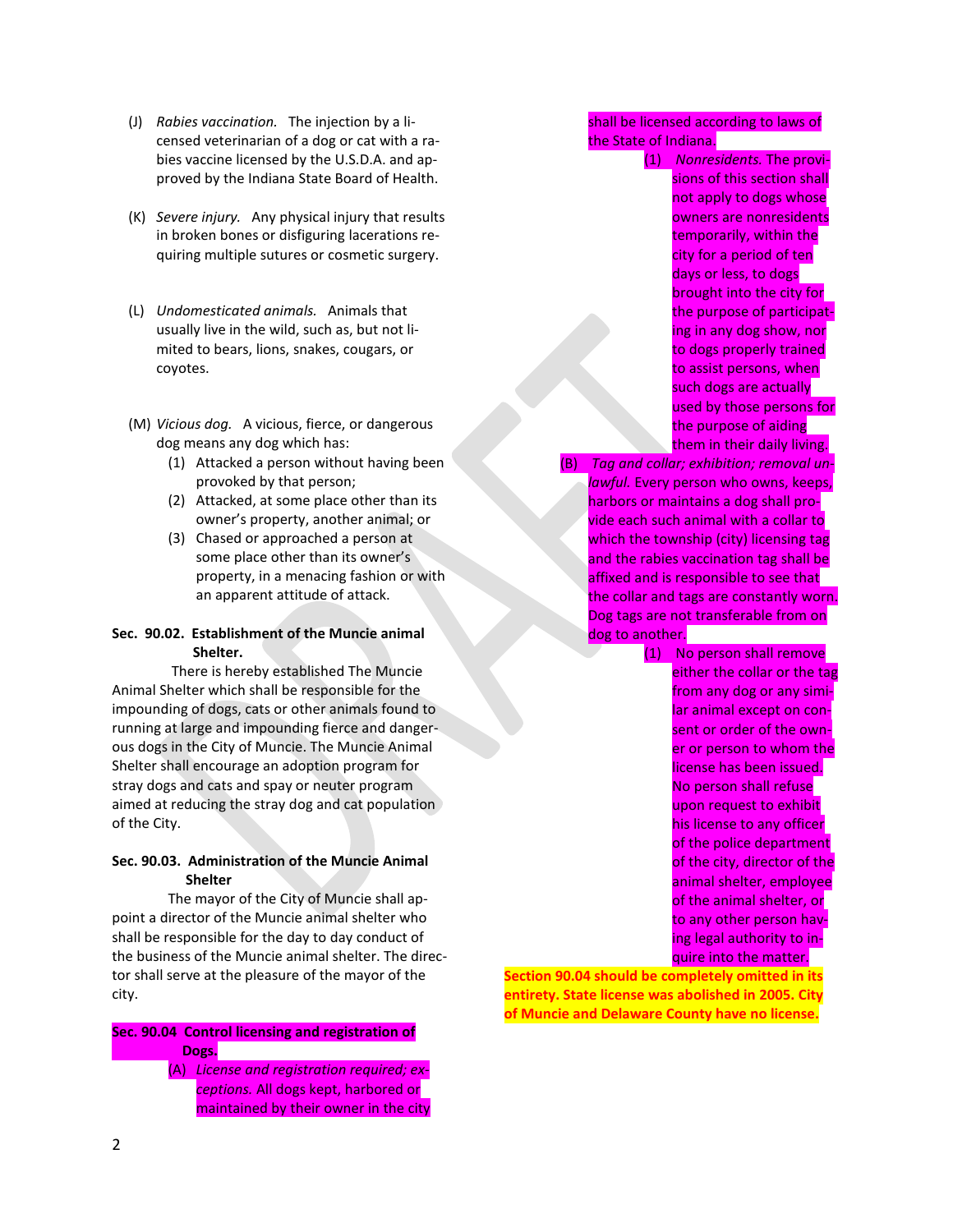#### **Sec. 90.05 Poisoning dogs or cats.**

It shall be unlawful for any person with the intent to destroy or kill any dog or cat to feed the animal any poisoned food or to place poisoned food where it may be found and eaten or consumed by a dog or cat.

#### **Sec. 90.06 Running at large.**

No person owning or having charge, care, custody, or control of any dog or cat shall cause, permit, or allow the dog or cat to run at large upon any street, alley, or other public place, or upon any private property or premises other than those of the person owning or having charge, care, custody, or control of the dog or cat, within the city.

For purpose of contracting with the county or other incorporated areas. The phase "within the city" should be eliminated.

- (A) *Impoundment of dogs or cats running at large.* Dogs and cats found to running at large and not under restraint, as provided herein, shall be taken by an agent of the animal shelter, impounded at the animal shelter, and confined there in a humane manner for a period of not less than five working days, unless sooner claimed by the owner, and may, in the event such animal is not claimed, thereafter be sold, adopted, or disposed of in a humane manner.
- The five working days should be changed to three working days. This would be consistent with other communities and with current shelter hours being four days per week, this would make more sense to lower over population.
- The word "sold" should not be in animal sheltering. This leaves an opening for the shelter to sale animals for profit to experimental labs, etc. **Exercise and Solution**
- **(1) The person in charge of the animal shelter shall, upon receiving any dog or cat, make a complete registry entering the breed, color, and sex of such dog or cat, and whether the dog is licensed, If the dog is licensed, the name and address of the owner and the number of the license tag shall be entered in the registry.**

**This section (1) should read as follows;**

(1) **The person in charge of the animal shelter or his designee, upon receiving any animal,**  make an identification card entering the

breed, color, and sex of such animal, and whether the animal is micro chipped. If the animal is micro chipped, the name and address of the owner and the number of the micro chip shall be entered in the identification card.

(2) Any animal so impounded under the provisions of this chapter and no reclaimed by the owner or agent thereof with such *five* day period may be placed in the custody of some suitable person who will pay the adoption fee and who will agree to comply with the provisions of this chapter and provide a good home for the animal. If no such suitable person is found for the animal, the animal may be humanely destroyed and disposed of.

## The five should be changed to three.

**(3)** When, in the judgment of the director of the animal shelter, it is deemed that an animal should be destroyed for humane, health, or safety reasons, it shall be his duty to see that the animal is destroyed, and not permitted to be redeemed by any person. An appeal from the judgment of the director of the animal shelter may be taken to the board of public works and safety within five days, during which time the animal shall not be destroyed. It shall be the duty of the board to affirm or disaffirm the decision of the director of the animal shelter as to whether or not the dog shall be destroyed.

#### The five should be changed to three.

**(4)** Immediately upon the impounding of a dog or other animal, the agent of the animal shelter shall make every effort possible to notify the owner of such dog or other animal of the impoundment and of the conditions under which he may regain custody of his animal.

Should read "every reasonable effort possible."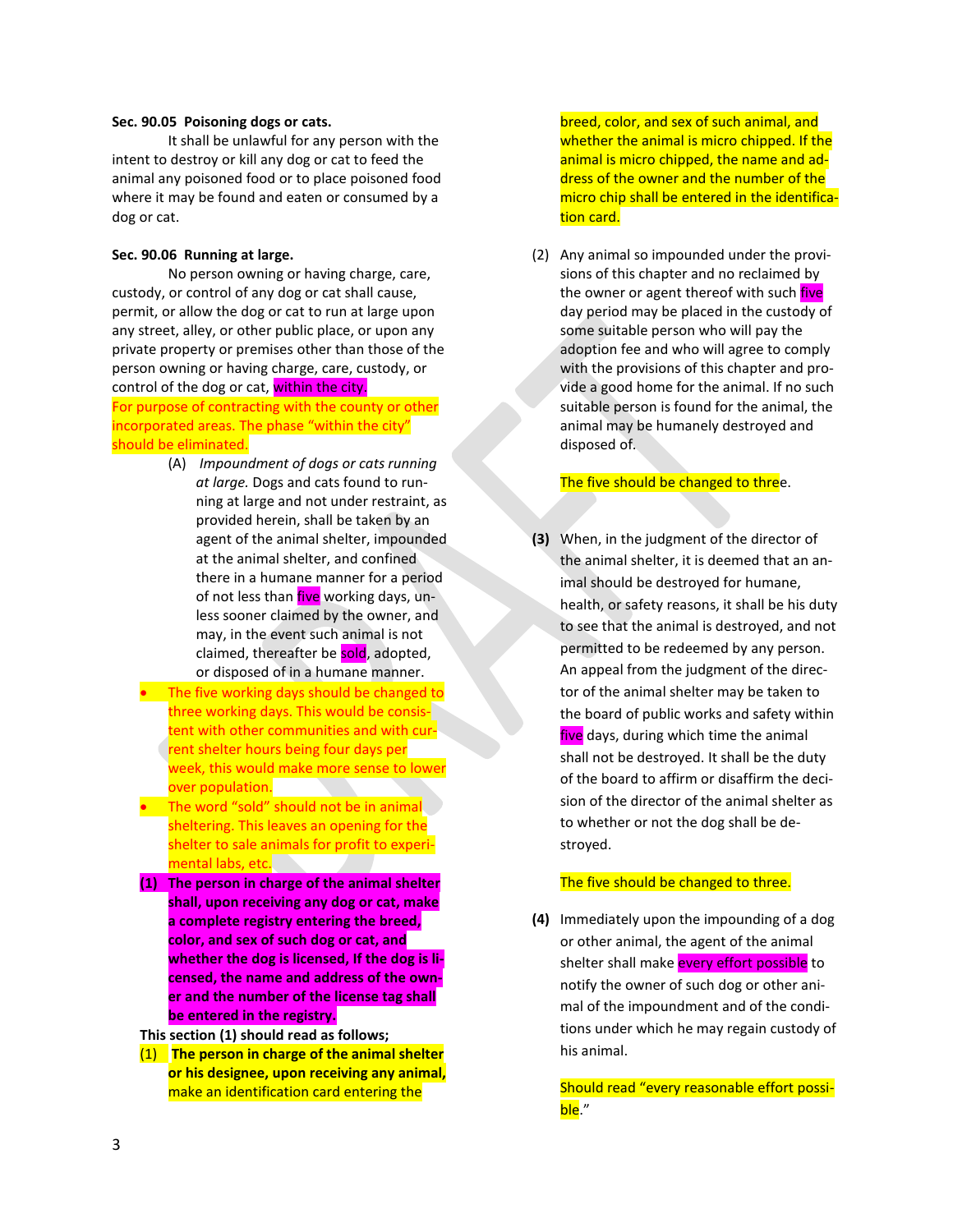**(5) The owner of any animal impounded under the provisions of this chapter shall be entitled to resume possession of such animal upon the payment of the impounding fee and any extraordinary expenses incurred by the animal shelter in providing proper care for such animal. In the event a dispute arises concerning an additional fee charged by the director for unusual expenses, the owner may appeal to the board of public works and safety.**

**Should include:** *Exceptions.* **Unless animal falls under another Section of this chapter for impoundment reason.**

**(6)** *Fess.* **Any animal impounded under the terms of this chapter shall be reclaimed as herein provided upon the payment, by the owner or person reclaiming such animal, to the director of the animal shelter, of the sum of \$15.00 for each animal so impounded. An additional sum of \$7.50 may be added for each day or part thereof that such animal is impounded. The owner of any animal impounded for a second time shall pay to the director of the animal shelter the sum of \$25.00 and a additional \$10.00 for every other time that it is necessary to impound the animal. The animal shelter shall not be used as a place for the care and custody of dogs not falling within the provisions of this chapter. All fees collected shall be deposited by the director of the animal shelter weekly with the head of the department of finance, and the sum shall revert to the general fund. The director of the animal shelter shall keep an accurate and itemized verified account of his receipts to the common council on the first day of January, April, July and October of each year. Such reports shall include all receipts and records of impounding and dispositions, either by sale, adoptions, or otherwise, of all animals coming into his custody.** 

#### Part (6) should read as follows;

*Fees*. Any animal impound under the terms of this chapter shall be reclaimed as herein provided upon the payment, by the owner or person reclaiming such animal to the director of the animal shelter, of the sum of \$35.00 for each animal so impounded. An additional sum of \$12.00 may be added for each day or part thereof that such animal is impounded. The owner of any animal impounded for a second time shall pay to the director of the animal shelter the sum of \$50.00 and an additional \$25.00 for every other time that it is necessary to impound the animal. The animal shelter may accept animals not falling within the provisions of this chapter as space allows for a fee of \$75.00. All fees collected shall be deposited by the director of the animal shelter weekly with the head of the department of finance, and the sum shall revert to the general fund.

#### **Sec. 90.07. Neglected or abandoned animals.**

When in the judgment of the director of the Muncie animal shelter, or his designee, an animal has been neglected or abandoned the animal shall be impounded and provided such care as needed. An owner aggrieved by such action by the director of the animal shelter may appeal the action to the city court of the City of Muncie, Provided, the director may charge the owner for all expenses and costs in connection with caring for and maintaining the animal.

(A) The neglect or abandonment of animal is a criminal misdemeanor and violation of this chapter.

# **Sec. 90.08. Fierce, dangerous, or vicious dogs; female dogs in heat.**

No diseased dog, and no female dog in heat, whether licensed or not, shall be allowed to run at large or upon the premises of a person other than the owner. Any such dog found running at large in violation of this provision shall be taken up and impounded and shall not be released except upon approval of the director of the animal shelter, after payment of the fee provided in subsection (D) of this paragraph.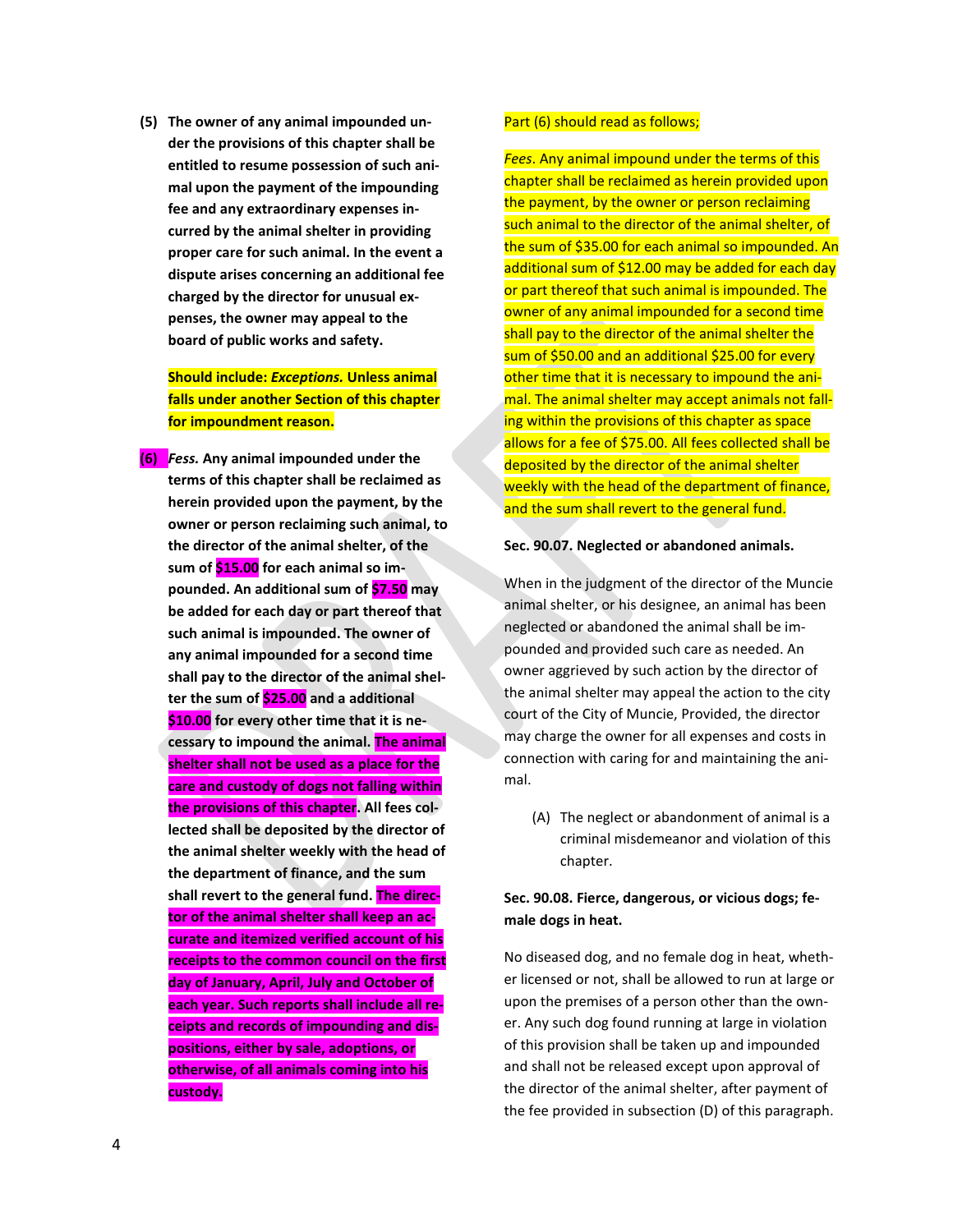- (A) It shall be unlawful for an owner or keeper of a vicious, fierce, or dangerous dog to cause, suffer, or allow it to go unconfined and unrestrained on his or her premises, or to run at large.
	- (1) The premises where such a dog is kept shall be adequately posted with warning signs such as "Beware of the Dog" or "Dangerous Dog". The sign shall be visible and capable of being read from the public street, highway, or thoroughfare. In addition, the sign shall be conspicuously displayed with a symbol warning children of the presence of a dangerous dog.
	- (2) If the owner of a dangerous dog is a minor, the parent or guardian of that minor shall be responsible for compliance with all of the requirements of this paragraph.
- (B) It shall be unlawful for an owner or keeper of a vicious, fierce, or dangerous dog to walk any such dog or otherwise cause, suffer or allow its presence upon a public street or byway, right-of-way, or any municipally owned or public land or building, or private property without permission of that owner.
- (C) It shall be the duty of any person having authority to impound a dog forthwith to impound any such dog found unconfined or running at large in violation of this section.
- (D) Any person who violates this paragraph shall be punishable by a fine of not more than \$500.00 and if the violation results in the dog causing bodily injury to any person, the court shall, upon request, order the animal forfeited and/or destroyed.
- (E) However, if any dangerous, fierce, or vicious dog found at large cannot be safely taken up and impounded, such dog may be

slain by any policeman, the director of The Muncie animal shelter or any employee thereof.

# **Sec. 90.09. Adoption, spaying or neutering of cats and dogs.**

It is the announced policy of the common council to encourage the adoption of dogs and cats and in conjunction therewith spaying or neutering these animals.

- (A) *List of participating veterinarians.* The director of the Muncie animal shelter shall maintain a list of all veterinarians who are willing to participate in the spay or neuter program as herein set out. The director shall update the list of participating veterinarians in January of each year hereafter.
- (B) *Adoption and early age spaying/neutering of puppies and kittens.*
	- (1) The director of the Muncie animal shelter in conjunction with the participating veterinarians shall establish guidelines for the early spaying or neutering of puppies and kittens.
	- (2) The Muncie animal shelter shall pay for spay/neuter surgeries of puppies and kittens according to the following schedule:

Female puppies … \$45.00 Male puppies … \$30.00 Female kittens \$45.00 Male kittens … \$30.00 All clams must be made to the office of the controller and include a recommendation for payment signed by the director of the Muncie animal shelter.

This section should be eliminated and all animals should be issued a coupon as stated in section 4.

> (3) The mayor and the city controller shall, as may be necessary, establish a sche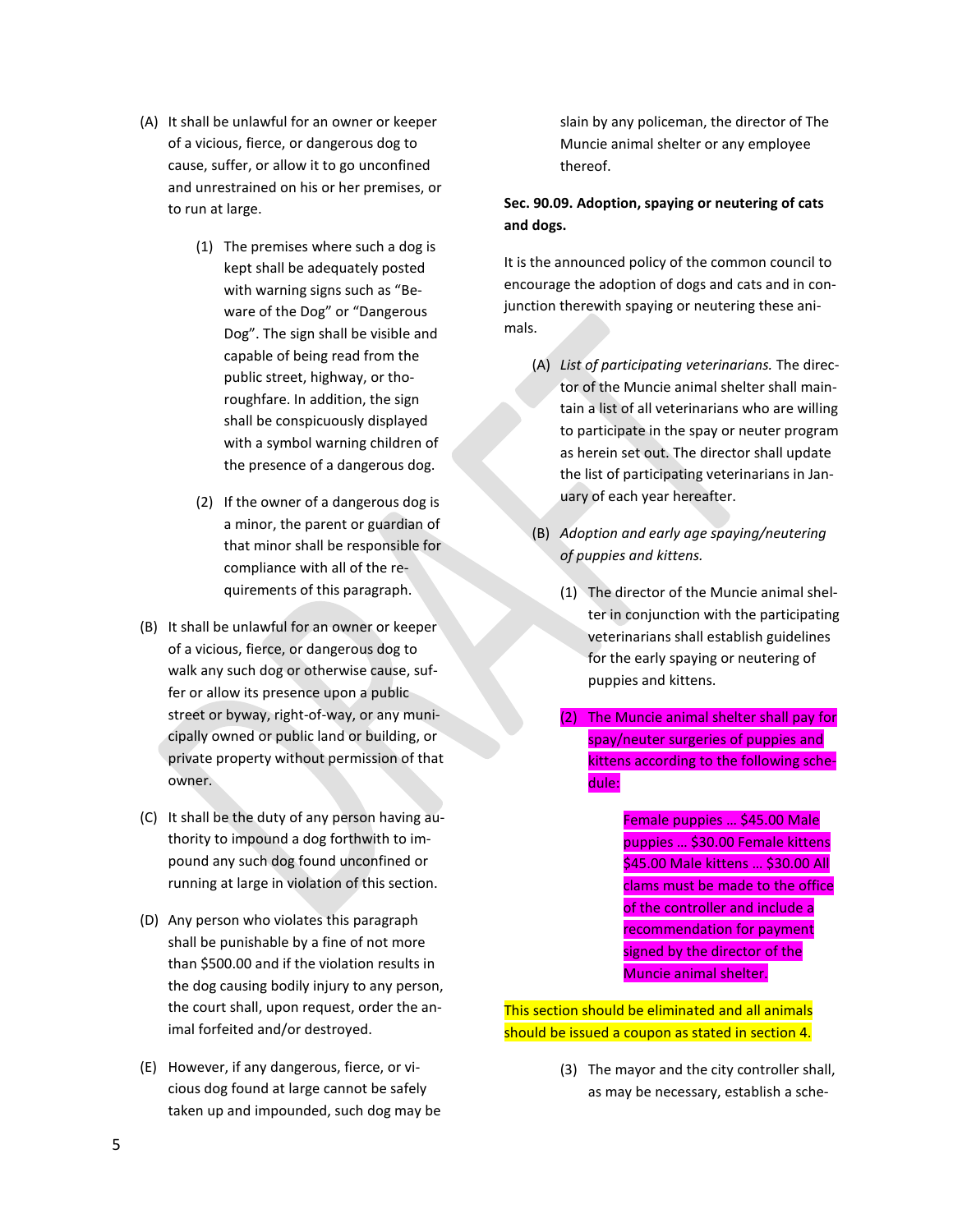dule of fees for all services provided by the Muncie animal shelter. The schedule shall be conveyed to the director of the animal shelter where he shall post the schedule and charge such fees as are set out therein.

- (4) Upon payment of the full adoption fee the director of the Muncie animal shelter shall deliver a coupon for adopted females and males which have not been spayed/neutered which must be applied toward the cost of spaying/neutering the adopted animal. The coupon so issued must be used within 30 days from the date of issuance. A person adopting under this paragraph must have the animal spay/neutered with the 30 day period of time. The failure to comply with the terms of this paragraph is a violation of this chapter.
- (E) *Adoption paperwork*. The director of the Muncie animal shelter shall deliver all papers as shall be necessary and recommended by the veterinarian participating in the program. To the individuals adopting animals from the shelter.
- (F) *Goal and annual reporting.* It is the goal of this program to spay/neuter all animals adopted from the Muncie animal shelter. The director shall report, in writing, to the common council in January of each year concerning this program. The report shall show all income from adoptions, all direct expenses from spaying/neutering, all coupons issued, all coupons redeemed, the director's recommendation concerning whether the program should continue and such other information as may be pertinent.

This section should be eliminated. The director reports to the mayor. The director is also accountable to the state board of accounts on book keeping issues. The common council should not have to be concerned with spay/neuter coupon accounting.

#### **Sec. 90.10. Resistance or obstruction unlawful.**

No person shall resist or obstruct the director or any employee of the animal shelter in the exercise of his duties.

#### **Sec. 90.11 Capturing dogs.**

No person shall invade the private premises of another to capture, entice, or take any licensed dog out the enclosure of the person harboring the same; molest or seize any such dog while the same is accompanied by its owner, keeper, or custodian; or bring within the city any dog for the purpose of impounding the same collecting any reward for the return thereof, except provided in this chapter. This sentence should be removed to allow contracting with other areas for animal control.

## **Sec. 90.12. Purchasing or possessing an animal for fighting contests.**

No person shall knowingly own, harbor, or possess a dog primarily or in part for the purposes of dog fighting or which, or any dog which displays signs, such as wounds, cuts or scratches, of have been involved in dog fighting.

> (A) The violation of this paragraph is a criminal misdemeanor and subject to a fine of not more than \$500.00

#### **Sec. 90.13. Animal fighting contests.**

No person shall knowingly or intentionally promote or stage an animal fighting contest.

## **Sec. 90.14. Barking, howling, and yelping dogs.**

No person shall harbor or keep any dog which, by loud and frequent or habitual barking, howling, yelping, shall cause serious annoyance or disturbance to the neighborhood.

### **Sec. 90.15. Rabies; method of handling suspected dogs.**

(A) It shall be the responsibility of every dog or cat owner to have all dogs and cats over three months of age owned by him or her continually protected against contracting rabies. The failure to have an animal protected against contracting rabies is a violation of this chapter, a misdemeanor and

(B) (C)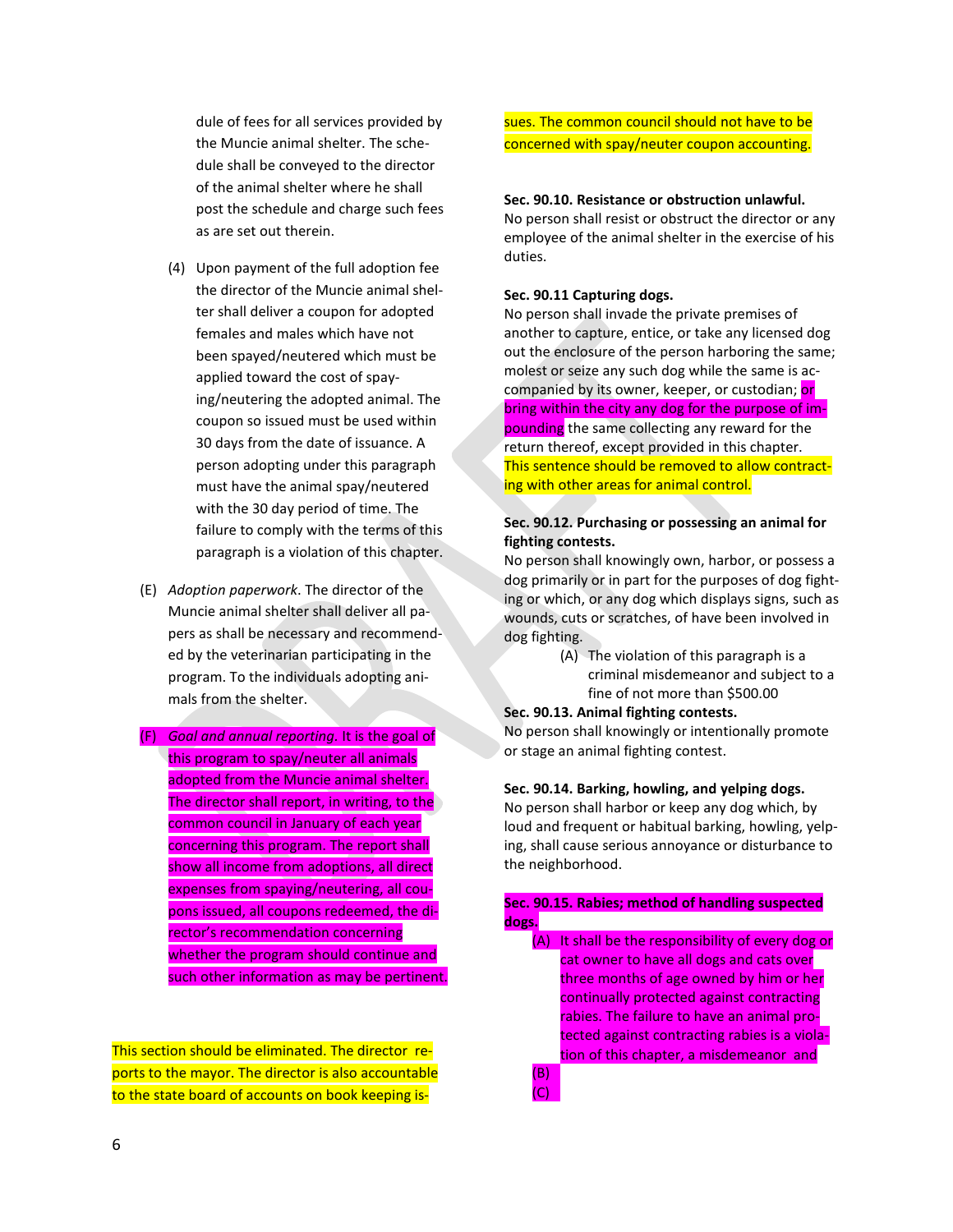## and the violation hereof may up to \$20.00 for each violation.

#### (B) If a dog is believed to have rabies or

- has been bitten by an animal suspected of having rabies, such dog shall be confined by a leash or chain on the owner's premises and shall be placed under observation of a veterinarian at the expense of the owner for a period two weeks. The owner shall notify the director of the animal shelter of the fact that his dog has been exposed to rabies, and at his discretion the director of the animal shelter is empowered to have such dog removed from the owner's premises to a veterinary hospital and there placed under observation for a period of two weeks at the expense of the owner.
- (C) No person knowing or suspecting a dog of having rabies shall allow such dog to be taken off his premises or beyond the limits of the city without the written permission of the director of the animal shelter. Every owner or other person, upon ascertaining a dog is rabid shall immediately notify the director of the animal shelter or a policeman, who shall either remove the dog to the animal shelter or summarily destroy it.
- (D) In the event that the director of the animal shelter should learn that there is a rabid animal or there is a reasonable expectation that there is a rabid animal in the city he shall take control of the animal and hold it in quarantine not less than ten days. In the event that the director of the animal shelter shall learn that a dog has bitten a human being about the head he shall make an investigation, and if he determines there is a reasonable expectation that the animal is rabid he shall immediately deliver the animal to the Delaware County health department for diagnosis.

This entire section should be in accordance with the State of Indiana Rabies Laws and Regulations. The requirements change according to on going data research. It also includes all animals not just dogs.

### **Sec. 90.16. Cats.**

**Cats shall not be subject to the license provisions of this chapter as provided for dogs, but shall be subject to all of the remaining sections of this chapter, including impounding and disposal provisions.**

### **Remove the license provisions wording.**

#### **Sec. 90.17. Selling baby chicks, rabbits.**

No person shall sell, offer for sale, barter, or give away baby chickens, ducklings, or other fowl under three weeks of age, or rabbits under two months of age, as pets, toys, premiums, or novelties. Nor shall any person color, dye, stain, or otherwise change the natural color of baby chickens, ducklings, other fowl, or rabbits, or bring or transport the same into the city. However, this section shall not be construed to prohibit the sale or display of baby chickens, ducklings, other fowl, or rabbits in proper facilities by breeders or stores engaged in the business of selling for purposes of commercial breeding and raising.

#### **Sec. 90.18. Running at large generally.**

No person shall permit his horse, mare, colt, mule, jackass, jenny, bull, ox, cow, calf, goat, sheep, or swine to run at large within the city.

## For purposes of contracting animal control in the county and other communities, within the city should be removed from this phrase.

### **Sec. 90.19. Keeping or harboring of livestock prohibited in certain residential areas.**

No person occupying property within the city of Muncie, which is zoned under Title XV, section 150, of the zoning code, as R-1, R-2, R-3, R-4, R-5, or R-6 residence zones shall keep or harbor any livestock or poultry on such property.

- (A) For the purposes of this section 90.19 livestock shall mean:
- (1) All cattle, or animals of the bovine species;
- (2) All horses, mules, burros, and asses or animals of the equine species;
- (3) All swine or animals of the porcine species;
- (4) All goats or animal of the caprine species;
- (5) All poultry.

**Be certain this is ok with the zoning in the county or other possible contracted towns. They may have other zone codes.**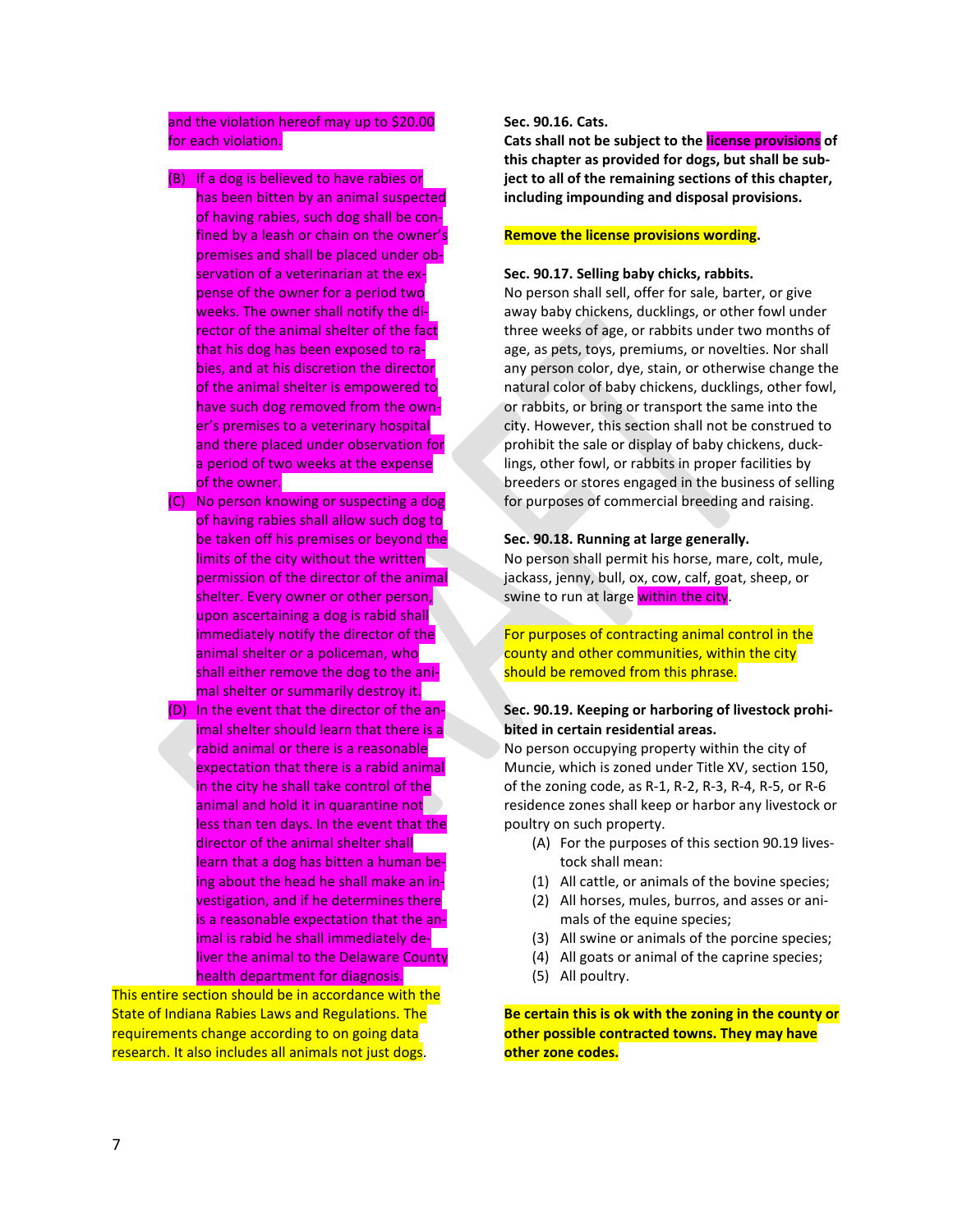## **Sec. 90.20. Keeping or harboring undomesticated animals in residential areas.**

No person occupying property within the city of Muncie, which is zoned under title XV, Section 150, of the zoning code, as R-1, R-2, R-3, R-4, R-5, or R-6 residence zones shall keep or harbor undomesticated animals on such property.

#### **Sec. 90.21. Fowl running at large.**

The running at large within the city of chickens and other fowl is unlawful and is prohibited. It shall be the duty of each and every owner or custodian of any chicken or other fowl within the city to confine the same upon his premises.

### **Sec. 90.22. Impounding of animals and fowl; sale of same.**

The director of the Muncie animal shelter upon finding any of the animals or fowl specified in sections 90.16, 90.17, 90.18, 90.19, 90.20, or 90.21 running at large within the city, shall take up and impound the same in the animal shelter and give immediate notice in writing of such impounding by posting one notice in a public place in each of the wards of the city, describing in the notice the animal or fowl taken up and impounded. If the owner thereof does not appear within 72 hours from the posting of such notice and pay to the caretaker of the animal shelter all expenses incurred by the city in taking up, impounding, keeping and feeding the animal or fowl, and his fees therefor, the director of the Muncie animal shelter shall sell the animal or fowl, to defray the expenses of the impounding, taking up, keeping, and feeding, and pay the proceeds of the sale into the general fund of the city. The common council shall order the surplus to be paid to the owner of the animal or fowl so sold, if the owner is know. The sale shall be at a public auction within the city, and time and place of the sale shall be stated in the notice. A copy of the notice shall be served on the owner of the animal or fowl by leaving a copy thereof at his last and usual place of residence, if the owner is known lives in the city.

**No livestock could be held at the animal shelter. This section should be replaced with Indiana State codes.**

### **Sec. 90.23. Kennels**

A person or entity keeping and maintaining a kennel shall not be required to purchase a dog tag for each animal under the control of the owner. But the owner of a kennel is required to obtain an annual kennel license for a fee of \$10.00 per year which must be and paid for, in the office of the city controller, on or before the  $30<sup>th</sup>$  day of January of each year hereafter. The license shall be approved each year by the director of the animal shelter and by City of Muncie building commissioner. It is required that a kennel must comply with the provisions of the city zoning ordinances.

(A) The owner of a kennel shall keep it in a clean and sanitary condition at all times, and dogs and cats shall be reasonable restrained from annoying the neighborhood or the general public by loud, frequent or habitual barking, yelping or howling.

## **Sec. 90.24 Striking animal with motor vehicle.**

- (A) Any person driving a motor vehicle in the city whose vehicle strikes a domestic animal shall report to the animal shelter or to the police division:
	- (1) The description of the animal struck;
	- (2) The location of the striking; and
	- (3) An opinion of the condition of the animal struck.
- (B) This person shall not be required to identify himself.

The phrase "in the city" should be eliminated for purposes of contracting animals control with the county or other areas.

#### **Sec. 90.25. Violations.**

The violation of any paragraph or provision of this chapter is a misdemeanor. A person found guilty of the violation of any paragraph or provision of this ordinance is subject to a fine not to exceed \$500.00 for each violation.

#### **Sec. 90.26. Prior laws repealed**

All laws dealing with animals of any kind or character that are now existing are hereby repealed.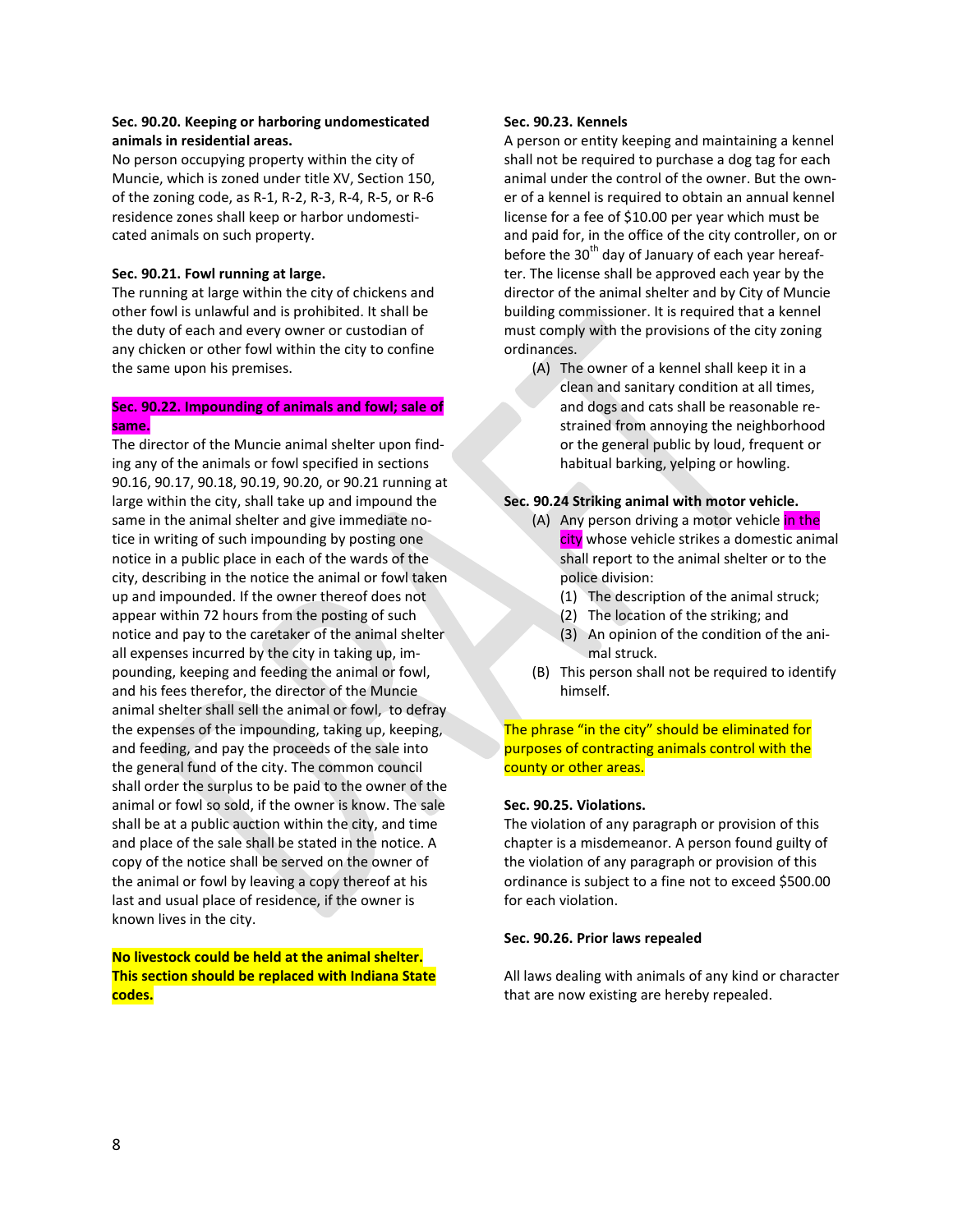#### **Sec. 90.27. Cruelty to animals.**

When, in the judgment of director of the Muncie animal shelter, or his designee, an animal has been treated in a cruel manner the animal shall be impounded and provided such care as needed. An owner aggrieved by such action by the director of the animal shelter may appeal the action to the city court of the City of Muncie. Provided, the director may charge the owner for all expenses and costs in connection with caring for and maintaining the animal.

(A) Cruelty towards an animal is a criminal misdemeanor and a violation of this chapter.

#### **Sec. 90.28. Pet shops.**

- (A) *Permits – General.* No person or organization shall operate a pet shop or rescue facility (collectively referred herein as "animal establishments"), except for the City of Muncie Animal Shelter, without first obtaining a permit in compliance with this chapter. Every animal establishment regulated by this chapter shall be considered a separate enterprise and each shall require an individual permit.
- (B) *Inspection of animal and premises authorized,* It shall be a condition of the issuance of any permit required by this chapter that the Director of the Muncie animal Shelter shall be permitted to inspect, at any time, all animals and the premises where such animals are kept.
- (C) *Obtaining a permit*. Applicants must apply for permits required by this chapter with the Director of the Muncie Animal Shelter. The application must contain, in addition to provided information as to whether the owner and/or operator of the animal establishment has been convicted of cruelty to animals, a statement that the owner and/or operator of the animal establishment complies with and will continue to comply with Chapter 90 of the Muncie Code of Ordinances and that he/she authorizes the Director of the Muncie Animal Shelter to inspect his/her facilities and animals. The permit shall be issued when the applicant complies with the laws and regulations pertaining to the issuance of permits and pays the required fee. If the applicant withholds and/or falsifies any information on the application, the permit shall not be used, and any permit issued upon false and/or with-

held information shall be null and void. No permit to operate an animal establishment shall be issued to an applicant who has been convicted of cruelty to animals without review by the Director of the Muncie Animal Shelter.

- (D) *Standards*. In order to be eligible to obtain a permit, an animal establishment must;
	- (1) Be operated in such a manner as to not constitute a public nuisance;
	- (2) Provide an isolation area for animals which are sick or diseased so as to not endanger the health of other animals;
	- (3) Keep all animals caged, within secure enclosure, or under the control of the owner or operator at all times;
	- (4) With respect to all animals kept on the premises, comply with all of the provisions of this title providing for the general care of animals; and
	- (5) Not sell animals which are unweaned or obviously diseased.
- (E) *Permit Period.* The permit period shall begin on January 1 and shall run for one year. Applicants requiring a permit during the year shall pay a prorated fee for the remaining portion of the year. Applications must be made within ten (10) days of the establishment of a pet shop or animal rescue facility.
- (F) *Fees.* Pet shops shall pay an annual permit fee of \$200.00. Non-profit animal rescue facilities shall pay an annual fee of \$100.00. the fee will go to the Muncie Animal Shelter for an establishment of a Spay/Neuter Assistance Fund.
- (G) *Violations.* Owners and/or operators who violate any provision of this chapter shall be subject to a fine of double the permit fee for a first offence, with the fine for each subsequent offence to increase by an increment of double the per fee. In the event that a person has no subsequent violations of this chapter for a period of twelve consecutive months after the date of the first offence, the fine for a subsequent offence shall be double the permit fee, with fine for each subsequent offence to increase by an increment of double the permit fee.